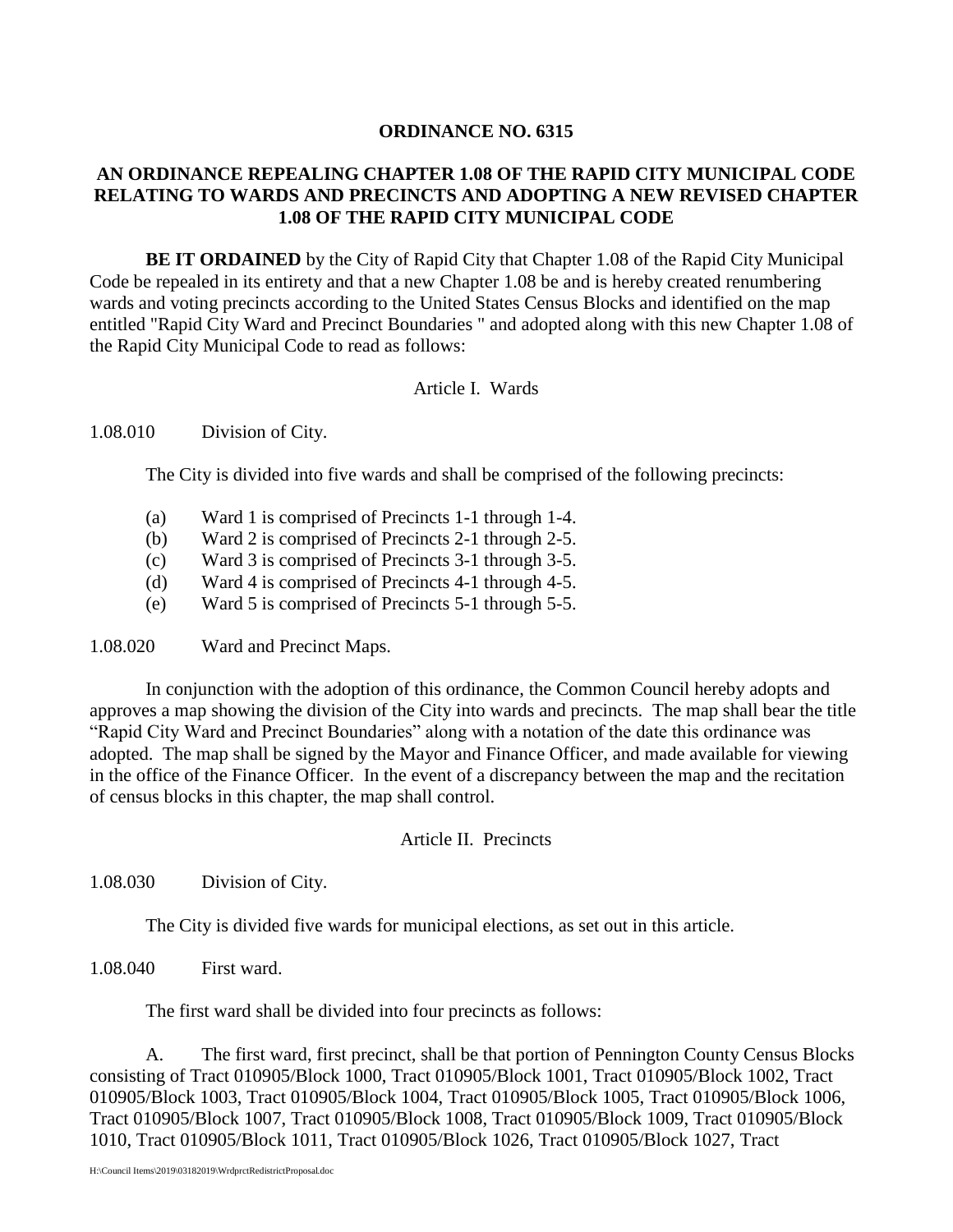010905/Block 1028, that portion of Tract 010905/Block 1029 within the Rapid City limits, Tract 010905/Block 1030, Tract 010905/Block 1031, Tract 010905/Block 1033, Tract 010905/Block 1034, that portion of Tract 010905/Block 1035 within the Rapid City limits, Tract 010905/Block 1036, that portion of Tract 010905/Block 1040 within the Rapid City limits, Tract 010905/Block 1042, Tract 010905/Block 1045, that portion of Tract 010905/Block 1047 within the Rapid City limits, that portion of Tract 010905/Block 1049 within the Rapid City limits, Tract 010905/Block 1052, Tract 010905/Block 1054, Tract 010905/Block 1055, Tract 010905/Block 1056, Tract 010905/Block 1057, Tract 010905/Block 1058, Tract 010905/Block 1059, Tract 010905/Block 1060, Tract 010905/Block 1061, Tract 010905/Block 1062, Tract 010905/Block 1063, Tract 010905/Block 1064, Tract 010905/Block 1065, Tract 010905/Block 1066, Tract 010905/Block 1067, Tract 010905/Block 1068, Tract 010905/Block 1069, Tract 010905/Block 1078, Tract 010905/Block 1079, Tract 010905/Block 1080, Tract 010905/Block 1081, Tract 010905/Block 1082, Tract 010905/Block 1083, Tract 010905/Block 1085, Tract 010905/Block 1087, that portion of Tract 011004/Block 1076 within the Rapid City limits, Tract 011004/Block 1077, Tract 011004/Block 1078, Tract 011004/Block 1079, Tract 011004/Block 1080, Tract 011004/Block 1081, Tract 011004/Block 2000, Tract 011004/Block 2001, and that portion of Tract 011004/Block 2002 within the Rapid City limits.

B. The first ward, second precinct, shall be that portion of Pennington County Census Blocks consisting of Tract 010600/Block 1005, Tract 010600/Block 2000, Tract 010600/Block 2001, Tract 010600/Block 2002, Tract 010600/Block 2003, Tract 010600/Block 2004, Tract 010600/Block 2005, Tract 010600/Block 2006, Tract 010600/Block 2007, Tract 010600/Block 2008, Tract 010600/Block 3000, Tract 010600/Block 3003, Tract 010600/Block 3011, Tract 010600/Block 3012, Tract 010600/Block 3013, Tract 010600/Block 3014, Tract 010600/Block 3015, Tract 010600/Block 3016, Tract 010600/Block 3017, Tract 010700/Block 4015, Tract 010700/Block 4018, Tract 010700/Block 4019, Tract 010700/Block 4020, Tract 010700/Block 4021, Tract 010700/Block 4022, Tract 010700/Block 4023, Tract 010700/Block 4024, Tract 010700/Block 4026, Tract 010700/Block 4027, Tract 010700/Block 4028, Tract 010700/Block 4029, Tract 010904/Block 1000, Tract 010904/Block 1001, Tract 010904/Block 1002, Tract 010904/Block 1003, Tract 010904/Block 1004, Tract 010904/Block 1005, Tract 010904/Block 1006, Tract 010904/Block 1007, Tract 010904/Block 1008, Tract 010904/Block 1009, Tract 010904/Block 1010, Tract 010904/Block 1011, Tract 010904/Block 1012, Tract 010904/Block 1013, Tract 010904/Block 1014, Tract 010904/Block 1015, Tract 010904/Block 1016, Tract 010904/Block 1017, Tract 010904/Block 1018, Tract 010904/Block 1019, Tract 010904/Block 1020, Tract 010904/Block 1021, Tract 010904/Block 1022, Tract 010904/Block 1023, Tract 010904/Block 1024, Tract 010904/Block 1025, Tract 010904/Block 1026, Tract 010904/Block 1027, Tract 010904/Block 2000, Tract 010904/Block 2001, Tract 010904/Block 2014, Tract 010904/Block 2015, Tract 010907/Block 1037, and Tract 010907/Block 1038.

C. The first ward, third precinct, shall be that portion of Pennington County Census Blocks consisting of Tract 010700/Block 4016, Tract 010700/Block 4017, Tract 010700/Block 4025, Tract 010800/Block 3026, Tract 010800/Block 4025, Tract 010800/Block 4026, Tract 010800/Block 4027, Tract 010800/Block 4028, Tract 010904/Block 2002, Tract 010904/Block 2003, Tract 010904/Block 2004, Tract 010904/Block 2005, Tract 010904/Block 2006, Tract 010904/Block 2007, Tract 010904/Block 2008, Tract 010904/Block 2009, Tract 010904/Block 2010, Tract 010904/Block 2011, Tract 010904/Block 2012, Tract 010904/Block 2013, Tract 010904/Block 2016, Tract 010904/Block 2017, Tract 010904/Block 2018, Tract 010904/Block 2019, Tract 010904/Block 2020, Tract 010904/Block 2021, Tract 010904/Block 2022, Tract 010904/Block 2023, Tract 010904/Block 2024, Tract 010904/Block 2025, Tract 010904/Block 2026, Tract 010904/Block 2027, Tract 010904/Block 2028, Tract 010904/Block 2029, Tract 010904/Block 2030, Tract 010904/Block 2031, Tract 010904/Block 2032, Tract 010905/Block 1012, Tract 010905/Block 1013, Tract 010905/Block 1014, Tract 010905/Block 1015, Tract 010905/Block 1016, Tract 010905/Block 1017, Tract 010905/Block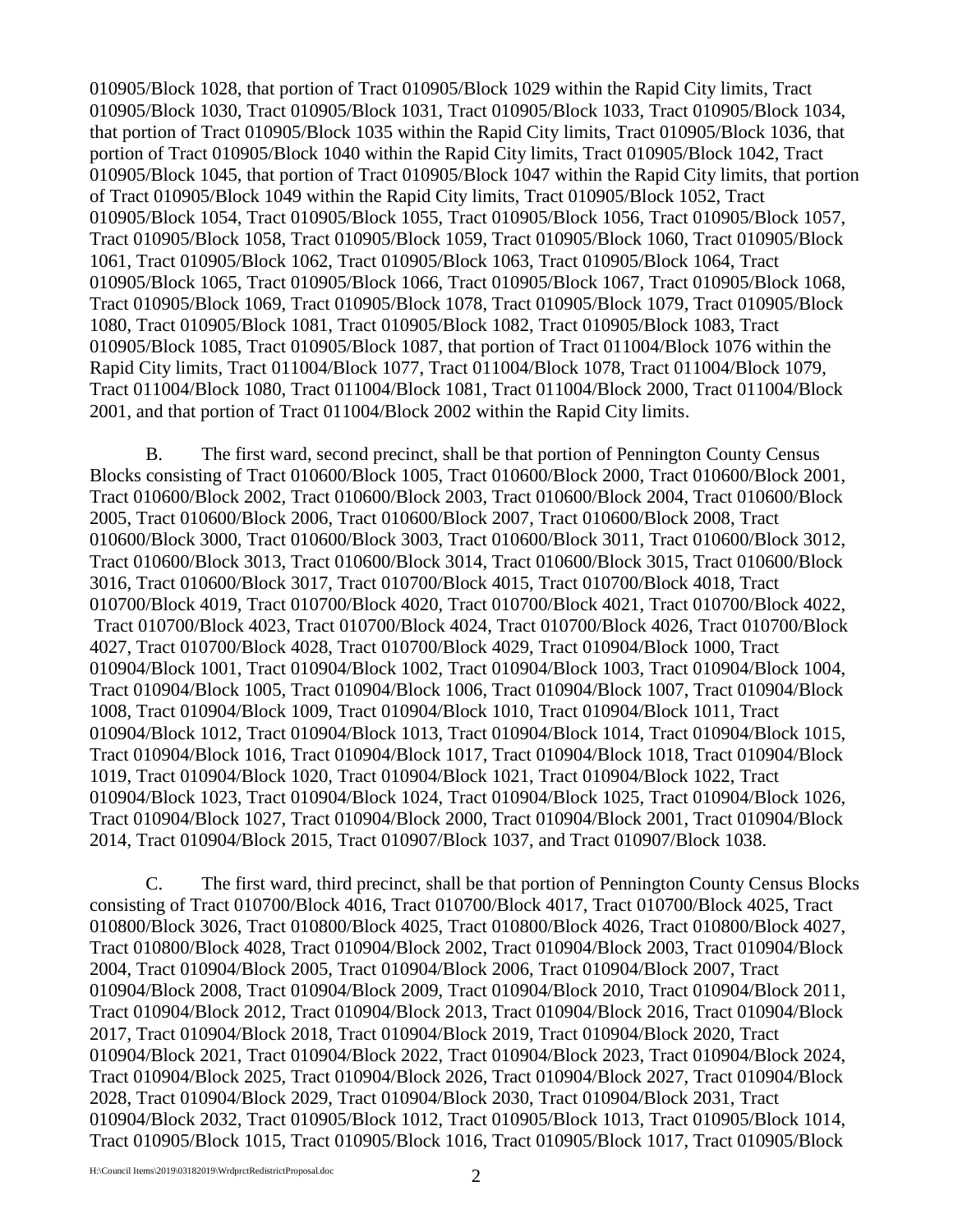1018, Tract 010905/Block 1019, Tract 010905/Block 1020, Tract 010905/Block 1021, Tract 010905/Block 1022, Tract 010905/Block 1023, Tract 010905/Block 1024, Tract 010905/Block 1070, Tract 010905/Block 1071, Tract 010905/Block 1072, Tract 010905/Block 1073, and Tract 010905/Block 1074.

D. The first ward, fourth precinct, shall be that portion of Pennington County Census Blocks consisting of Tract 010600/Block 3018, that portion of Tract 010906/Block 2023 within the Rapid City limits, that portion of Tract 010906/Block 2025 within the Rapid City limits, that portion of Tract 010906/Block 2026 within the Rapid City limits, that portion of Tract 010906/Block 2039 within the Rapid City limits, that portion of Tract 010907/Block 1009 within the Rapid City limits, Tract 010907/Block 1010, Tract 010907/Block 1016, Tract 010907/Block 1017, that portion of Tract 010907/Block 1018 within the Rapid City limits, Tract 010907/Block 1019, Tract 010907/Block 1020, Tract 010907/Block 1021, that portion of Tract 010907/Block 1022 within the Rapid City limits, that portion of Tract 010907/Block 1023 within the Rapid City limits, that portion of Tract 010907/Block 1025 within the Rapid City limits, Tract 010907/Block 1027, Tract 010907/Block 1029, that portion of Tract 010907/Block 1030 within the Rapid City limits, Tract 010907/Block 1031, Tract 010907/Block 1032, Tract 010907/Block 1033, Tract 010907/Block 1034, Tract 010907/Block 1035, Tract 010907/Block 1036, Tract 010907/Block 1039, Tract 010907/Block 1040, Tract 010907/Block 1041, Tract 010907/Block 1042, Tract 010907/Block 1043, Tract 010907/Block 1044, Tract 010907/Block 1045, Tract 010907/Block 1046, Tract 010907/Block 1047, Tract 010907/Block 1048, Tract 010907/Block 1049, Tract 010907/Block 1050, that portion of Tract 010907/Block 1051 within the Rapid City limits, that portion of Tract 010907/Block 1052 within the Rapid City limits, Tract 010907/Block 1053, Tract 010907/Block 1054, that portion of Tract 010907/Block 1055 within the Rapid City limits, that portion of Tract 010907/Block 1056 within the Rapid City limits, Tract 010907/Block 1057, Tract 010907/Block 1058, Tract 010907/Block 1059, Tract 010907/Block 1060, Tract 010907/Block 1061, Tract 010907/Block 1062, Tract 010907/Block 1063, Tract 010907/Block 1064, Tract 010907/Block 1065, that portion of Tract 010907/Block 1066 within the Rapid City limits, that portion of Tract 010907/Block 1068 within the Rapid City limits, Tract 010907/Block 1069, Tract 010907/Block 1070, Tract 010907/Block 1071, Tract 010907/Block 1072, Tract 010907/Block 1073, Tract 010907/Block 1074, Tract 010907/Block 1075, Tract 010907/Block 1076, Tract 010907/Block 1077, Tract 010907/Block 1078, Tract 010907/Block 1079, Tract 010907/Block 1082, Tract 010907/Block 1083, Tract 010907/Block 1084, Tract 010907/Block 1085, Tract 010907/Block 1086, Tract 010907/Block 1087, Tract 010907/Block 1088, Tract 010907/Block 1091, that portion of Tract 010907/Block 1092 within the Rapid City limits, that portion of Tract 010907/Block 1093 within the Rapid City limits, Tract 010907/Block 1099, that portion of Tract 010907/Block 1100 within the Rapid City limits, Tract 010907/Block 1110, that portion of Tract 010907/Block 1111 within the Rapid City limits, that portion of Tract 010907/Block 1113 within the Rapid City limits, that portion of Tract 010907/Block 1114 within the Rapid City limits, that portion of Tract 010907/Block 1115 within the Rapid City limits, that portion of Tract 010907/Block 1116 within the Rapid City limits, Tract 010907/Block 1117, that portion of Tract 010907/Block 1119 within the Rapid City limits, that portion of Tract 010907/Block 1121 within the Rapid City limits, Tract 010907/Block 1120, Tract 010907/Block 1124, Tract 010907/Block 1126, Tract 010907/Block 1127, that portion of Tract 010907/Block 1128 within the Rapid City limits, Tract 011600/Block 5062, Tract 011600/Block 5129, Tract 011600/Block 5130, Tract 011600/Block 5131, Tract 011600/Block 5132, Tract 011600/Block 5133, Tract 011600/Block 5134, Tract 011600/Block 5136, Tract 011600/Block 5137, Tract 011600/Block 5138, Tract 011600/Block 5139, Tract 011600/Block 5140, Tract 011600/Block 5143, Tract 011600/Block 5144, Tract 011600/Block 5148, and that portion of Tract 011600/Block 5149 within the Rapid City limits.

#### 1.08.050 Second ward.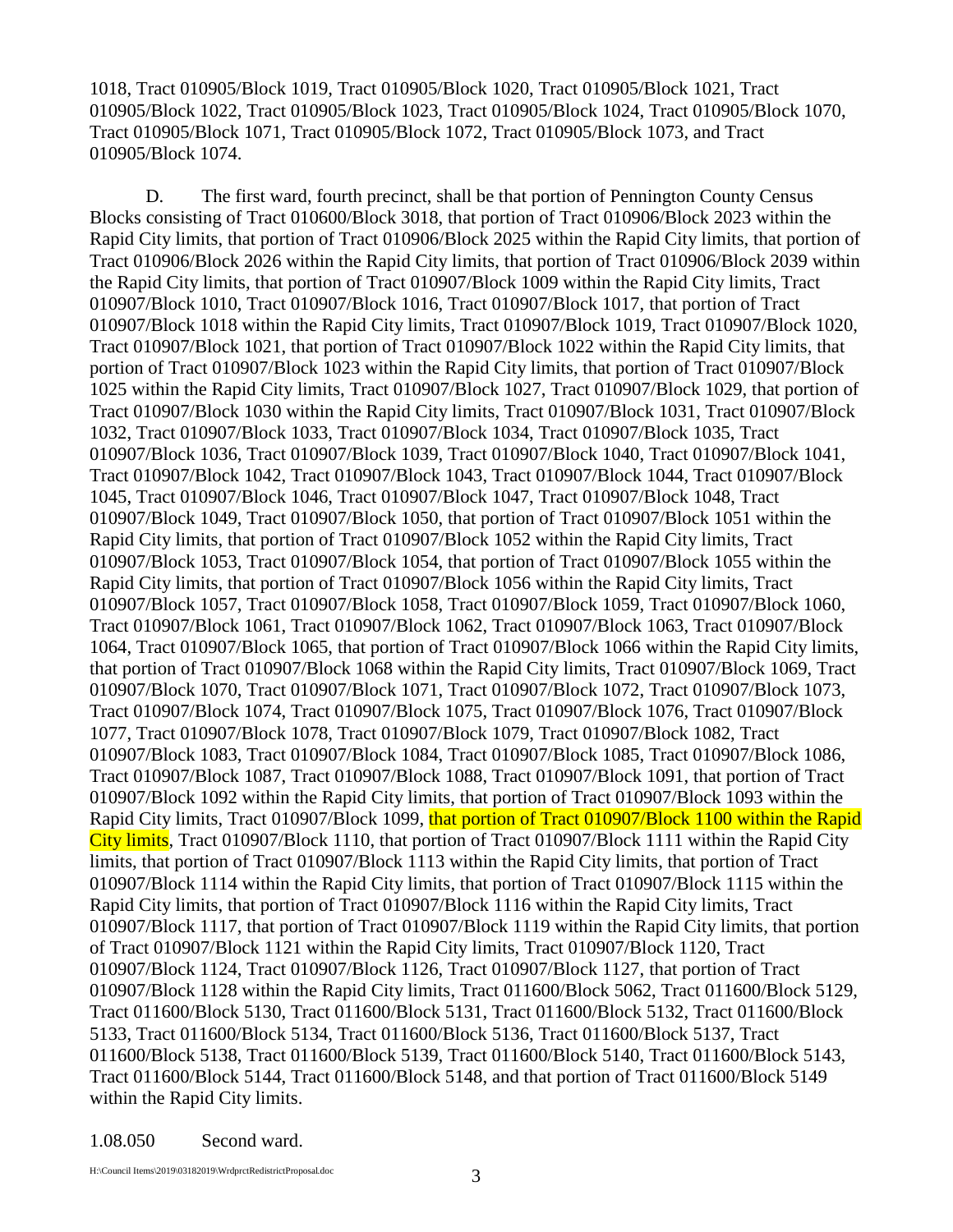The second ward shall be divided into five precincts as follows:

A. The second ward, first precinct, shall be that portion of Pennington County Census Blocks consisting of Tract 010200/Block 1000, Tract 010200/Block 1001, Tract 010200/Block 1002, Tract 010200/Block 1003, Tract 010200/Block 1004, Tract 010200/Block 1005, Tract 010200/Block 1007, Tract 010200/Block 1008, Tract 010200/Block 1009, Tract 010200/Block 1026, Tract 010200/Block 1027, Tract 010200/Block 1028, Tract 010200/Block 1029, Tract 010300/Block 3027, Tract 010500/Block 3005, Tract 010500/Block 3006, Tract 010500/Block 3007, Tract 010500/Block 3018, Tract 010500/Block 3019, Tract 010500/Block 3020, and Tract 010500/Block 4011.

B. The second ward, second precinct, shall be that portion of Pennington County Census Blocks consisting of Tract 011400/Block 1018, Tract 011400/Block 1037, that portion of Tract 011400/Block 2032 within the Rapid City limits, that portion of Tract 011400/Block 2035 within the Rapid City limits, Tract 011400/Block 2037, Tract 011400/Block 2040, Tract 011400/Block 2041, Tract 011400/Block 2043, Tract 011400/Block 2044, Tract 011400/Block 2045, Tract 011400/Block 2046, Tract 011400/Block 2047, Tract 011400/Block 2048, Tract 011400/Block 2049, Tract 011400/Block 2050, Tract 011400/Block 2051, Tract 011400/Block 2052, that portion of Tract 011400/Block 2054 within the Rapid City limits, Tract 011400/Block 2055, Tract 011400/Block 2056, Tract 011400/Block 2065, and Tract 011400/Block 2067.

C. The second ward, third precinct, shall be that portion of Pennington County Census Blocks consisting of Tract 010200/Block 2029, Tract 010200/Block 2030, Tract 010200/Block 2045, Tract 010400/Block 1000, Tract 010400/Block 1001, Tract 010400/Block 1005, Tract 010400/Block 1018, Tract 010400/Block 3013, Tract 010400/Block 3014, Tract 010400/Block 3021, Tract 010400/Block 3022, Tract 010400/Block 3025, Tract 010400/Block 3026, Tract 010400/Block 3027, Tract 010500/Block 1000, Tract 010500/Block 1001, Tract 010500/Block 1002, Tract 010500/Block 1003, Tract 010500/Block 1004, Tract 010500/Block 1005, Tract 010500/Block 1006, Tract 010500/Block 1007, Tract 010500/Block 1008, Tract 010500/Block 1009, Tract 010500/Block 1010, Tract 010500/Block 1011, Tract 010500/Block 1012, Tract 010500/Block 1013, Tract 010500/Block 1014, Tract 010500/Block 1015, Tract 010500/Block 1016, Tract 010500/Block 1017, Tract 010500/Block 1018, Tract 010500/Block 1019, Tract 010500/Block 1020, Tract 010500/Block 1021, Tract 010500/Block 1022, Tract 010500/Block 1023, Tract 010500/Block 1024, Tract 010500/Block 1025, Tract 010500/Block 1026, Tract 010500/Block 1027, Tract 010500/Block 1028, Tract 010500/Block 1029, Tract 010500/Block 1030, Tract 010500/Block 2000, Tract 010500/Block 2001, Tract 010500/Block 2002, Tract 010500/Block 2003, Tract 010500/Block 2004, Tract 010500/Block 2005, Tract 010500/Block 2006, Tract 010500/Block 2007, Tract 010500/Block 2008, Tract 010500/Block 2009, Tract 010500/Block 2010, Tract 010500/Block 2011, Tract 010500/Block 2012, Tract 010500/Block 2013, Tract 010500/Block 2014, Tract 010500/Block 3000, Tract 010500/Block 3001, Tract 010500/Block 3002, Tract 010500/Block 3003, Tract 010500/Block 3004, Tract 010500/Block 3008, Tract 010500/Block 3009, Tract 010500/Block 3010, Tract 010500/Block 3011, Tract 010500/Block 3012, Tract 010500/Block 3013, Tract 010500/Block 3014, Tract 010500/Block 3015, Tract 010500/Block 3016, Tract 010500/Block 3017, Tract 010500/Block 3021, Tract 010500/Block 3022, Tract 010500/Block 3023, Tract 010500/Block 3024, Tract 010500/Block 3025, Tract 010500/Block 3026, Tract 010500/Block 3027, Tract 010500/Block 3028, Tract 010500/Block 3029, Tract 010500/Block 3030, Tract 010500/Block 4005, Tract 010500/Block 4012, Tract 010500/Block 4013, Tract 010500/Block 4014, Tract 010500/Block 4019, Tract 010500/Block 4020, Tract 010500/Block 4021, Tract 010500/Block 4022, Tract 010500/Block 4023, Tract 010500/Block 4024, Tract 010903/Block 2039, Tract 010903/Block 2041, Tract 010903/Block 2047, that portion of Tract 010903/Block 2049 within the Rapid City limits, Tract 010903/Block 2055, Tract 010903/Block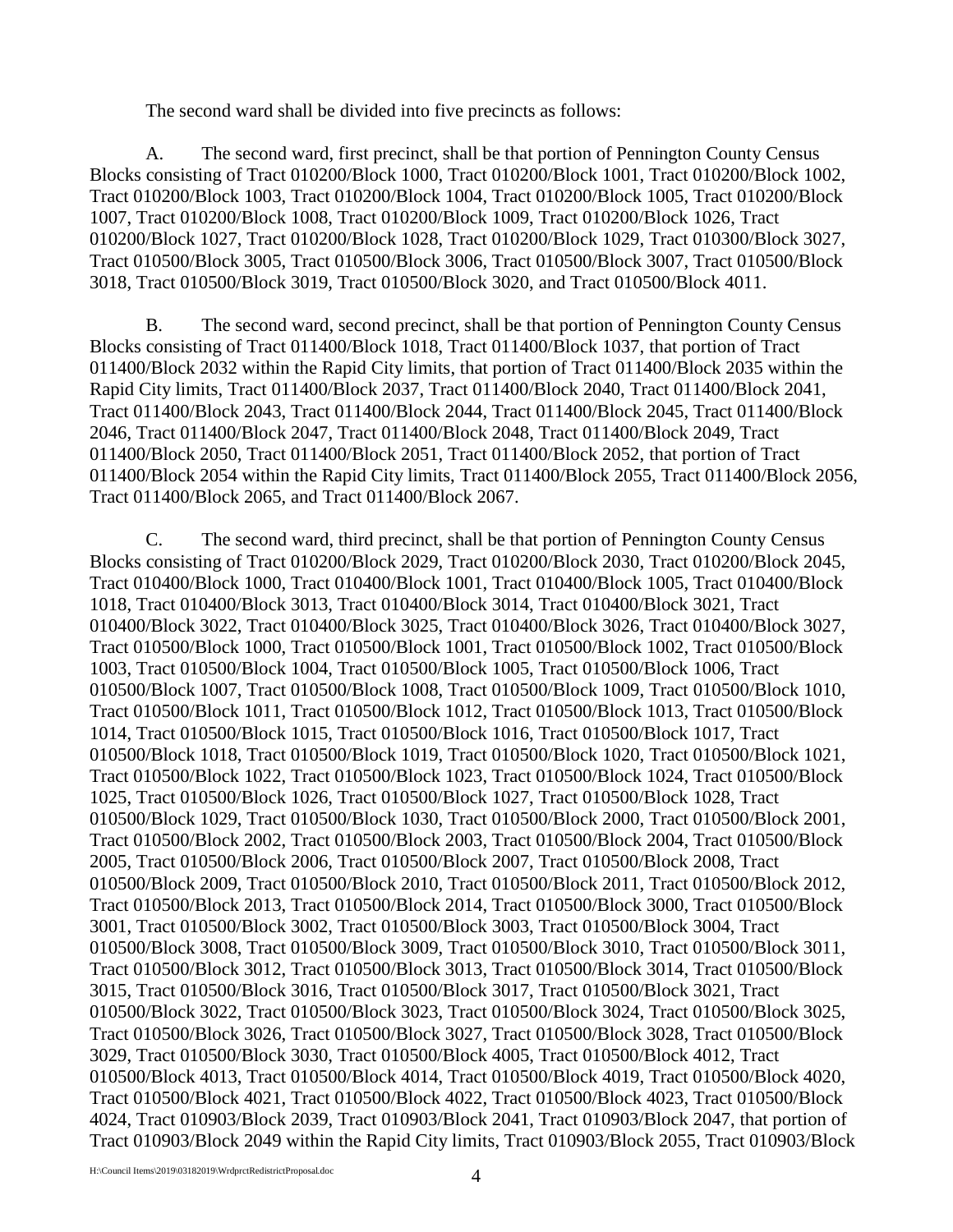2056, Tract 010903/Block 2057, Tract 010903/Block 2061, Tract 010903/Block 2063, Tract 010903/Block 2064, Tract 010903/Block 2068, Tract 010903/Block 2069, Tract 010903/Block 2070, Tract 010903/Block 2071, Tract 010903/Block 2072, Tract 010903/Block 4004, Tract 010903/Block 4005, Tract 010903/Block 4006, Tract 010903/Block 4007, Tract 010903/Block 4008, Tract 010903/Block 4009, Tract 010903/Block 4010, that portion of Tract 010903/Block 4014 within the Rapid City limits, Tract 010903/Block 4015, Tract 010903/Block 4016, Tract 010903/Block 4017, Tract 010903/Block 4018, Tract 010903/Block 4019, Tract 010903/Block 4020, Tract 010903/Block 4021, Tract 010903/Block 4022, Tract 010903/Block 4025, Tract 010903/Block 4026, Tract 010903/Block 4027, that portion of Tract 010903/Block 4037 within the Rapid City limits, that portion of Tract 010903/Block 4038 within the Rapid City limits, that portion of Tract 010903/Block 4039 within the Rapid City limits, that portion of Tract 010903/Block 4040 within the Rapid City limits, Tract 010903/Block 4058, Tract 010903/Block 4059, Tract 010903/Block 4068, Tract 010906/Block 1000, Tract 010906/Block 1001, Tract 010906/Block 1002, Tract 010906/Block 1003, Tract 010906/Block 1004, Tract 010906/Block 1005, Tract 010906/Block 1006, Tract 010906/Block 1007, Tract 010906/Block 1008, Tract 010906/Block 1009, Tract 010906/Block 1010, Tract 010906/Block 1011, Tract 010906/Block 1012, Tract 010906/Block 1013, Tract 010906/Block 1014, Tract 010906/Block 1015, Tract 010906/Block 1016, Tract 010906/Block 1017, Tract 010906/Block 1018, Tract 010906/Block 1019, Tract 010906/Block 1020, Tract 010906/Block 1021, Tract 010906/Block 1022, Tract 010906/Block 1023, Tract 010906/Block 1024, Tract 010906/Block 1025, Tract 010906/Block 1026, Tract 010906/Block 1027, Tract 010906/Block 1028, Tract 010906/Block 1029, Tract 010906/Block 1031, Tract 010906/Block 1032, Tract 010906/Block 1033, Tract 010906/Block 1034, Tract 010906/Block 1035, Tract 010906/Block 1036, Tract 010906/Block 1037, Tract 010906/Block 1038, Tract 010906/Block 1039, Tract 010906/Block 1040, Tract 010906/Block 1041, Tract 010906/Block 1042, Tract 010906/Block 1043, Tract 010906/Block 1044, Tract 010906/Block 1045, Tract 010906/Block 1046, that portion of Tract 010906/Block 2015 within the Rapid City limits, Tract 010906/Block 2016, Tract 010906/Block 2017, Tract 010906/Block 2018, Tract 010906/Block 2019, Tract 010906/Block 2020, that portion of Tract 010906/Block 2021 within the Rapid City limits, Tract 010906/Block 2030, Tract 010906/Block 2031, Tract 010906/Block 2032, Tract 010906/Block 2070, Tract 010907/Block 1000, Tract 010907/Block 1001, Tract 010907/Block 1002, Tract 010907/Block 1003, Tract 010907/Block 1004, Tract 010907/Block 1005, Tract 010907/Block 1006, Tract 010907/Block 1007, Tract 010907/Block 1008, Tract 010907/Block 1011, Tract 010907/Block 1012, Tract 010907/Block 1013, Tract 010907/Block 1014, and Tract 010907/Block 1015.

D. The second ward, fourth precinct, shall be that portion of Pennington County Census Blocks consisting of Tract 010200/Block 2044, Tract 010500/Block 2015, Tract 010600/Block 1000, Tract 010600/Block 1001, Tract 010600/Block 1002, Tract 010600/Block 1003, Tract 010600/Block 1004, Tract 010600/Block 1006, Tract 010600/Block 1007, Tract 010600/Block 1008, Tract 010600/Block 1009, Tract 010600/Block 1010, Tract 010600/Block 1011, Tract 010600/Block 1012, Tract 010600/Block 1013, Tract 010600/Block 1014, Tract 010600/Block 1015, Tract 010600/Block 1016, Tract 010600/Block 1017, Tract 010600/Block 1018, Tract 010600/Block 1019, Tract 010600/Block 1020, Tract 010600/Block 3001, Tract 010600/Block 3002, Tract 010600/Block 3004, Tract 010600/Block 3005, Tract 010600/Block 3006, Tract 010600/Block 3007, Tract 010600/Block 3008, Tract 010600/Block 3009, Tract 010600/Block 3010, Tract 010600/Block 3019, Tract 010700/Block 1000, Tract 010700/Block 1001, Tract 010700/Block 1002, Tract 010700/Block 1003, Tract 010700/Block 1004, Tract 010700/Block 1005, Tract 010700/Block 1006, Tract 010700/Block 1007, Tract 010700/Block 1008, Tract 010700/Block 1009, Tract 010700/Block 1010, Tract 010700/Block 1011, Tract 010700/Block 1012, Tract 010700/Block 1013, Tract 010700/Block 1014, Tract 010700/Block 1015, Tract 010700/Block 2000, Tract 010700/Block 2001, Tract 010700/Block 2002, Tract 010700/Block 2003, Tract 010700/Block 2004, Tract 010700/Block 2005, Tract 010700/Block 2006, Tract 010700/Block 2007, Tract 010700/Block 2008, Tract 010700/Block 2009,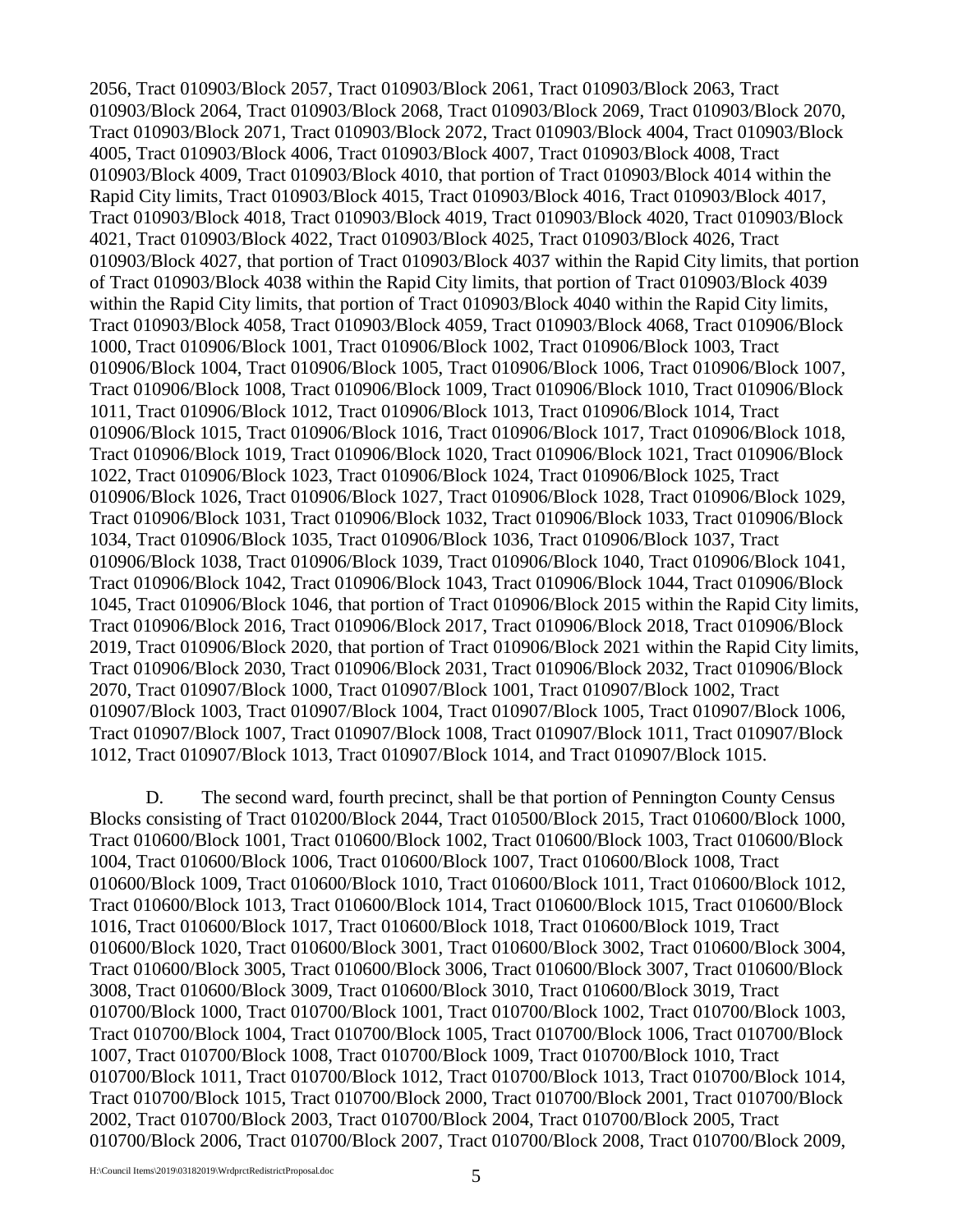Tract 010700/Block 2010, Tract 010700/Block 2011, Tract 010700/Block 2012, Tract 010700/Block 2013, Tract 010700/Block 2014, Tract 010700/Block 3000, Tract 010700/Block 3001, Tract 010700/Block 3002, Tract 010700/Block 3003, Tract 010700/Block 3004, Tract 010700/Block 3005, Tract 010700/Block 3006, Tract 010700/Block 3007, Tract 010700/Block 3008, Tract 010700/Block 3009, Tract 010700/Block 3010, Tract 010700/Block 3011, Tract 010700/Block 3012, Tract 010700/Block 3013, Tract 010700/Block 3014, Tract 010700/Block 3015, Tract 010700/Block 3016, Tract 010700/Block 3017, Tract 010700/Block 4000, Tract 010700/Block 4001, Tract 010700/Block 4002, Tract 010700/Block 4003, Tract 010700/Block 4004, Tract 010700/Block 4005, Tract 010700/Block 4006, Tract 010700/Block 4007, Tract 010700/Block 4008, Tract 010700/Block 4009, Tract 010700/Block 4010, Tract 010700/Block 4011, Tract 010700/Block 4012, Tract 010700/Block 4013, Tract 010700/Block 4014, Tract 010800/Block 1001, Tract 010800/Block 1002, Tract 010800/Block 1003, Tract 010800/Block 1004, Tract 010800/Block 1005, Tract 010800/Block 1006, Tract 010800/Block 1007, Tract 010800/Block 1008, Tract 010800/Block 1009, Tract 010800/Block 1010, Tract 010800/Block 4000, Tract 010800/Block 4001, Tract 010800/Block 4002, Tract 010800/Block 4003, Tract 010800/Block 4004, Tract 010800/Block 4005, Tract 010800/Block 4006, Tract 010800/Block 4007, Tract 010800/Block 4008, Tract 010800/Block 4009, Tract 010800/Block 4010, Tract 010800/Block 4011, Tract 010800/Block 4012, Tract 010800/Block 4013, Tract 010800/Block 4014, Tract 010800/Block 4015, Tract 010800/Block 4016, Tract 010800/Block 4017, Tract 010800/Block 4018, Tract 010800/Block 4019, Tract 010800/Block 4020, Tract 010800/Block 4021, Tract 010800/Block 4022, Tract 010800/Block 4023, and Tract 010800/Block 4024.

E. The second ward, fifth precinct, shall be that portion of Pennington County Census Blocks consisting of Tract 010200/Block 1023, Tract 010200/Block 1024, Tract 010200/Block 1025, Tract 010200/Block 1033, Tract 010200/Block 1034, Tract 010200/Block 1035, Tract 010200/Block 1036, Tract 010200/Block 1037, Tract 010200/Block 1038, Tract 010200/Block 1039, Tract 010200/Block 1040, Tract 010200/Block 1048, Tract 010200/Block 1049, Tract 010200/Block 1060, Tract 010200/Block 1061, Tract 010200/Block 1066, Tract 010200/Block 2000, Tract 010200/Block 2001, Tract 010200/Block 2002, Tract 010200/Block 2003, Tract 010200/Block 2004, Tract 010200/Block 2005, Tract 010200/Block 2006, Tract 010200/Block 2007, Tract 010200/Block 2012, Tract 010200/Block 2013, Tract 010200/Block 2014, Tract 010200/Block 2015, Tract 010200/Block 2016, Tract 010200/Block 2017, Tract 010200/Block 2018, Tract 010200/Block 2019, Tract 010200/Block 2020, Tract 010200/Block 2021, Tract 010200/Block 2022, Tract 010200/Block 2023, Tract 010200/Block 2024, Tract 010200/Block 2027, Tract 010200/Block 2028, Tract 010200/Block 2031, Tract 010200/Block 2032, Tract 010200/Block 2033, Tract 010200/Block 2034, Tract 010200/Block 2035, Tract 010200/Block 2036, Tract 010200/Block 2037, Tract 010200/Block 2038, Tract 010200/Block 2039, Tract 010200/Block 2040, Tract 010200/Block 2041, Tract 010200/Block 2042, Tract 010200/Block 2043, Tract 010200/Block 2046, and Tract 010800/Block 1000.

1.08.060 Third ward.

The third ward shall be divided into five precincts as follows:

A. The third ward, first precinct, shall be that portion of Pennington County Census Blocks consisting of Tract 011001/Block 1003, Tract 011001/Block 1004, Tract 011001/Block 1005, Tract 011001/Block 1006, Tract 011001/Block 1007, Tract 011001/Block 1008, Tract 011001/Block 1009, Tract 011001/Block 1011, Tract 011001/Block 1014, Tract 011001/Block 1015, Tract 011001/Block 1016, Tract 011001/Block 1017, Tract 011001/Block 1018, Tract 011001/Block 1019, Tract 011001/Block 1020, Tract 011001/Block 1021, Tract 011001/Block 1022, Tract 011001/Block 1023, Tract 011001/Block 1024, Tract 011001/Block 1025, Tract 011001/Block 1026, and Tract 011002/Block 2000.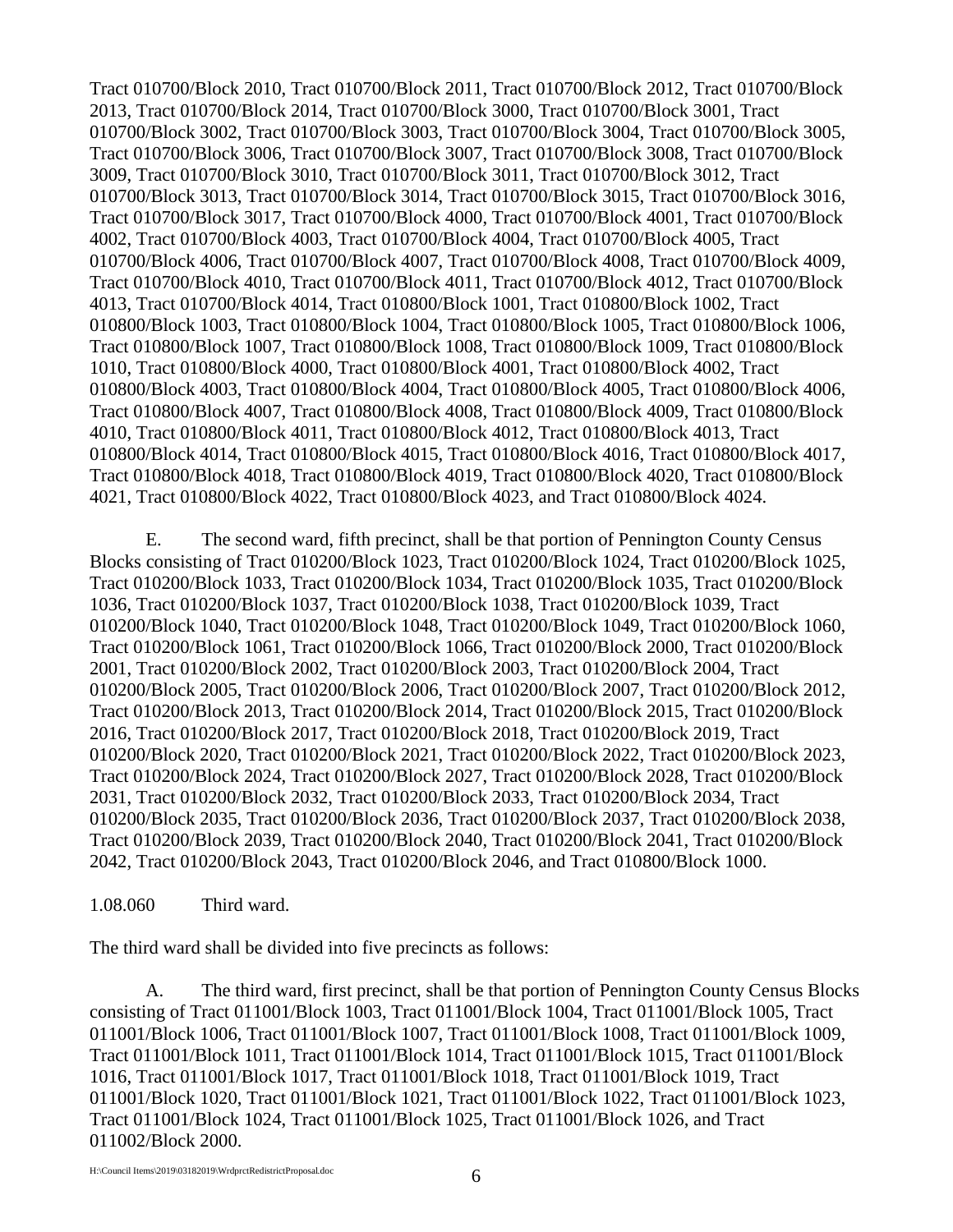B. The third ward, second precinct, shall be that portion of Pennington County Census Blocks consisting of Tract 011002/Block 1005, Tract 011002/Block 1008, Tract 011002/Block 1010, Tract 011002/Block 1011, Tract 011002/Block 1012, Tract 011002/Block 1013, Tract 011002/Block 1014, Tract 011002/Block 1015, Tract 011002/Block 2001, Tract 011002/Block 2002, Tract 011002/Block 2003, Tract 011002/Block 2004, Tract 011002/Block 2005, Tract 011002/Block 2006, Tract 011002/Block 2007, Tract 011002/Block 2008, Tract 011002/Block 2009, Tract 011002/Block 2010, Tract 011002/Block 3009, Tract 011004/Block 1037, Tract 011004/Block 1042, Tract 011004/Block 1043, Tract 011004/Block 1044, Tract 011004/Block 1045, Tract 011004/Block 1046, Tract 011004/Block 1047, Tract 011004/Block 1048, Tract 011004/Block 1049, Tract 011004/Block 1050, Tract 011004/Block 1051, Tract 011004/Block 1052, Tract 011004/Block 1053, Tract 011004/Block 1054, Tract 011004/Block 1066, Tract 011004/Block 1067, Tract 011004/Block 1068, Tract 011004/Block 1069, Tract 011004/Block 1070, Tract 011004/Block 1071, Tract 011004/Block 1072, Tract 011004/Block 1073, Tract 011004/Block 1075, that portion of Tract 011004/Block 1094 within the Rapid City limits, that portion of Tract 011004/Block 1095 within the Rapid City limits, Tract 011004/Block 1096, Tract 011004/Block 1100, and that portion of Tract 011004/Block 2021 within the Rapid City limits.

C. The third ward, third precinct, shall be that portion of Pennington County Census Blocks consisting of Tract 011002/Block 3000, Tract 011002/Block 3001, Tract 011002/Block 3002, Tract 011002/Block 3003, Tract 011002/Block 3004, Tract 011002/Block 3005, Tract 011002/Block 3006, Tract 011002/Block 3007, Tract 011002/Block 3008, Tract 011002/Block 3010, Tract 011002/Block 3011, Tract 011002/Block 3012, Tract 011002/Block 3013, Tract 011002/Block 3014, Tract 011002/Block 3015, Tract 011002/Block 3016, Tract 011002/Block 3017, Tract 011002/Block 3018, that portion of Tract 011004/Block 1058 within the Rapid City limits, Tract 011004/Block 1059, Tract 011004/Block 1060, Tract 011004/Block 1061, Tract 011004/Block 1062, and Tract 011004/Block 1063, and that portion of Tract 011004/Block 1064 within the Rapid City limits.

D. The third ward, fourth precinct, shall be that portion of Pennington County Census Blocks consisting of Tract 011001/Block 1002, Tract 011001/Block 1010, Tract 011001/Block 1012, Tract 011001/Block 1013, Tract 011001/Block 2000, Tract 011001/Block 2001, Tract 011001/Block 2002, Tract 011001/Block 2003, Tract 011001/Block 2004, Tract 011001/Block 2005, Tract 011001/Block 2006, Tract 011001/Block 2007, Tract 011001/Block 2008, Tract 011001/Block 2009, Tract 011001/Block 2010, Tract 011001/Block 2011, Tract 011001/Block 2012, Tract 011001/Block 2013, Tract 011001/Block 2014, Tract 011001/Block 2015, Tract 011001/Block 2016, Tract 011001/Block 2017, Tract 011001/Block 2018, Tract 011001/Block 2019, Tract 011001/Block 2020, Tract 011002/Block 1000, Tract 011002/Block 1001, Tract 011002/Block 1002, Tract 011002/Block 1003, Tract 011002/Block 1004, Tract 011002/Block 1006, Tract 011002/Block 1007, Tract 011002/Block 1009, Tract 011002/Block 4000, Tract 011002/Block 4001, Tract 011002/Block 4002, Tract 011002/Block 4003, Tract 011002/Block 4004, Tract 011002/Block 4005, Tract 011002/Block 4006, Tract 011002/Block 4007, Tract 011002/Block 4008, Tract 011002/Block 4009, Tract 011002/Block 4010, Tract 011002/Block 4011, Tract 011002/Block 4012, Tract 011002/Block 4013, Tract 011002/Block 4014, Tract 011002/Block 4015, Tract 011002/Block 4016, Tract 011002/Block 4017, Tract 011002/Block 4018, Tract 011002/Block 4019, Tract 011004/Block 1000, Tract 011004/Block 1001, Tract 011004/Block 1002, Tract 011004/Block 1003, Tract 011004/Block 1004, Tract 011004/Block 1005, Tract 011004/Block 1006, Tract 011004/Block 1007, Tract 011004/Block 1008, Tract 011004/Block 1009, Tract 011004/Block 1010, Tract 011004/Block 1011, Tract 011004/Block 1012, Tract 011004/Block 1013, Tract 011004/Block 1014, Tract 011004/Block 1015, Tract 011004/Block 1016, Tract 011004/Block 1017, Tract 011004/Block 1018, Tract 011004/Block 1019, Tract 011004/Block 1020, Tract 011004/Block 1021, Tract 011004/Block 1022, Tract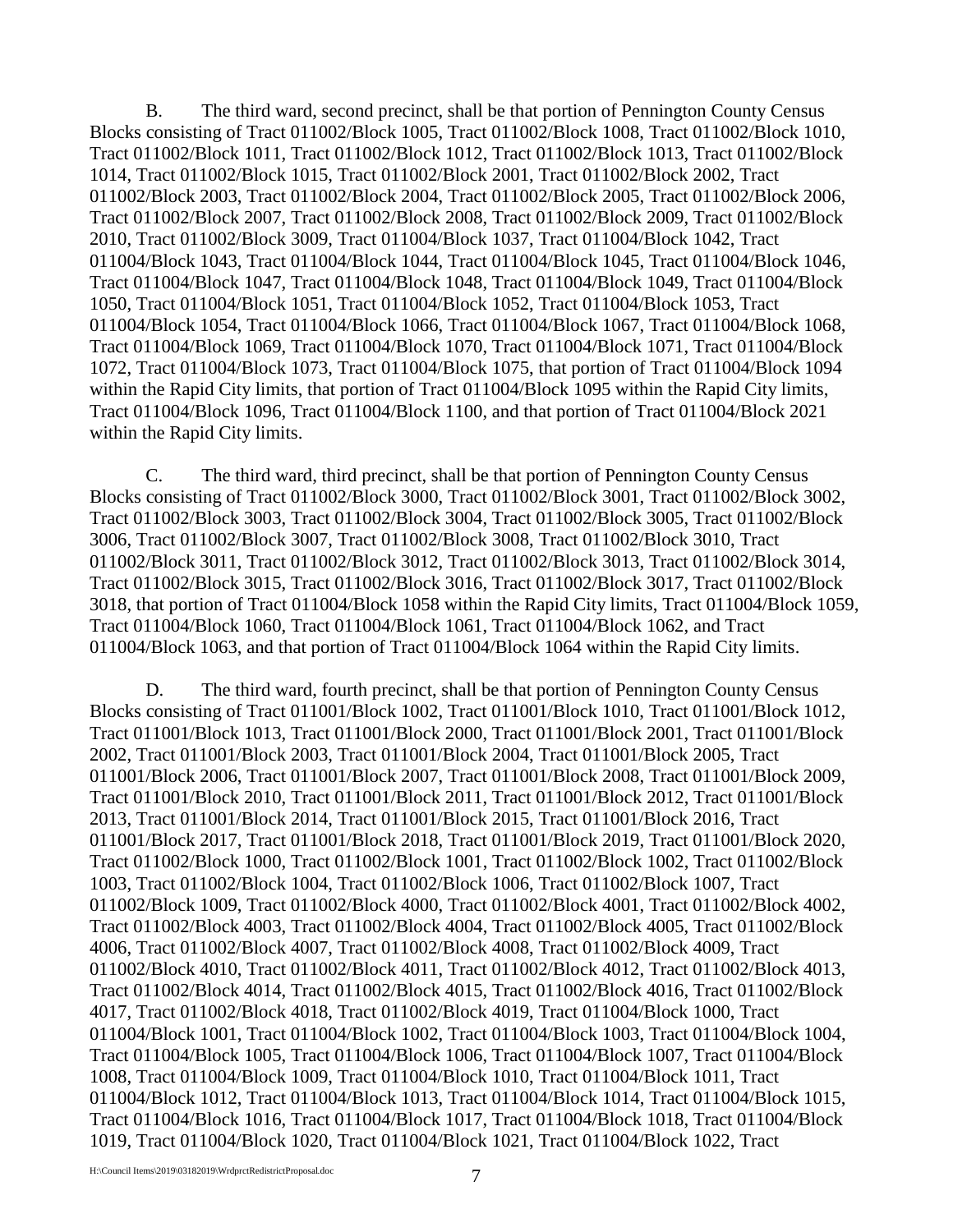011004/Block 1023, Tract 011004/Block 1024, that portion of Tract 011004/Block 1025 within the Rapid City limits, Tract 011004/Block 1026, Tract 011004/Block 1027, that portion of Tract 011004/Block 1028 within the Rapid City limits, Tract 011004/Block 1032, Tract 011004/Block 1034, Tract 011004/Block 1035, Tract 011004/Block 1082, Tract 011004/Block 1083, that portion of Tract 011004/Block 1084 within the Rapid City limits, that portion of Tract 011004/Block 1085 within the Rapid City limits, Tract 011004/Block 1087, Tract 011004/Block 1088, Tract 011004/Block 1097, Tract 011004/Block 1098, Tract 011004/Block 1099, Tract 011100/Block 2000, Tract 011100/Block 2009, Tract 011100/Block 2013, Tract 011100/Block 2014, Tract 011100/Block 2017, Tract 011100/Block 2018, Tract 011100/Block 3007, Tract 011100/Block 3008, Tract 011100/Block 3009, Tract 011100/Block 3010, Tract 011100/Block 3011, Tract 011100/Block 3012, Tract 011100/Block 3013, Tract 011200/Block 1010, Tract 011200/Block 1011, Tract 011200/Block 1012, Tract 011200/Block 1013, Tract 011200/Block 1014, Tract 011200/Block 1040, Tract 011200/Block 1041, that portion of Tract 011300/Block 3038 within the Rapid City limits south of Tract 011300/Block 3051, Tract 011300/Block 3040, Tract 011300/Block 3041, Tract 011300/Block 3045, that portion of Tract 011300/Block 3056 within the Rapid City limits, and Tract 011300/Block 3068.

E. The third ward, fifth precinct, shall be that portion of Pennington County Census Blocks consisting of that portion of Tract 011004/Block 1025 within Rapid City limits, that portion of Tract 011004/Block 1036 within the Rapid City limits, Tract 011004/Block 1038, Tract 011004/Block 1039, Tract 011004/Block 1040, Tract 011004/Block 1041, that portion of Tract 011004/Block 1092 within the Rapid City limits, and Tract 011004/Block 1101.

1.08.070 Fourth ward.

The fourth ward shall be divided into five precincts as follows:

A. The fourth ward, first precinct, shall be that portion of Pennington County Census Blocks consisting of Tract 010200/Block 1006, Tract 010200/Block 4000, Tract 010200/Block 4001, Tract 010200/Block 4002, Tract 010200/Block 4003, Tract 010200/Block 4004, Tract 010200/Block 4005, Tract 010200/Block 4006, Tract 010200/Block 4007, Tract 010200/Block 4008, Tract 010200/Block 4009, Tract 010200/Block 4010, Tract 010200/Block 4011, Tract 010200/Block 4012, Tract 010200/Block 4013, Tract 010200/Block 4014, Tract 010200/Block 4015, Tract 010200/Block 4016, Tract 010200/Block 4017, Tract 010200/Block 4018, Tract 010200/Block 4019, Tract 010200/Block 4020, Tract 010200/Block 4021, Tract 010200/Block 4022, Tract 010200/Block 4023, Tract 010200/Block 4024, Tract 010200/Block 4025, Tract 010200/Block 4026, Tract 010200/Block 4027, Tract 010200/Block 4028, Tract 010200/Block 4029, Tract 010200/Block 4030, Tract 010200/Block 4031, Tract 010200/Block 4032, Tract 010200/Block 4033, Tract 010200/Block 4034, and Tract 010300/Block 3028.

B. The fourth ward, second precinct, shall be that portion of Pennington County Census Blocks consisting of Tract 010400/Block 1002, Tract 010400/Block 1003, Tract 010400/Block 1004, Tract 010400/Block 1006, Tract 010400/Block 1007, Tract 010400/Block 1008, Tract 010400/Block 1009, Tract 010400/Block 1010, Tract 010400/Block 1011, Tract 010400/Block 1012, Tract 010400/Block 1013, Tract 010400/Block 1014, Tract 010400/Block 1015, Tract 010400/Block 1016, Tract 010400/Block 1017, Tract 010400/Block 1019, Tract 010400/Block 1020, Tract 010400/Block 1021, Tract 010400/Block 1022, Tract 010400/Block 1023, Tract 010400/Block 1024, Tract 010400/Block 1025, Tract 010400/Block 1026, Tract 010400/Block 2000, Tract 010400/Block 2001, Tract 010400/Block 2002, Tract 010400/Block 2003, Tract 010400/Block 2004, Tract 010400/Block 2005, Tract 010400/Block 2006, Tract 010400/Block 2007, Tract 010400/Block 2008, Tract 010400/Block 2009, Tract 010400/Block 2010, Tract 010400/Block 2011, Tract 010400/Block 2012,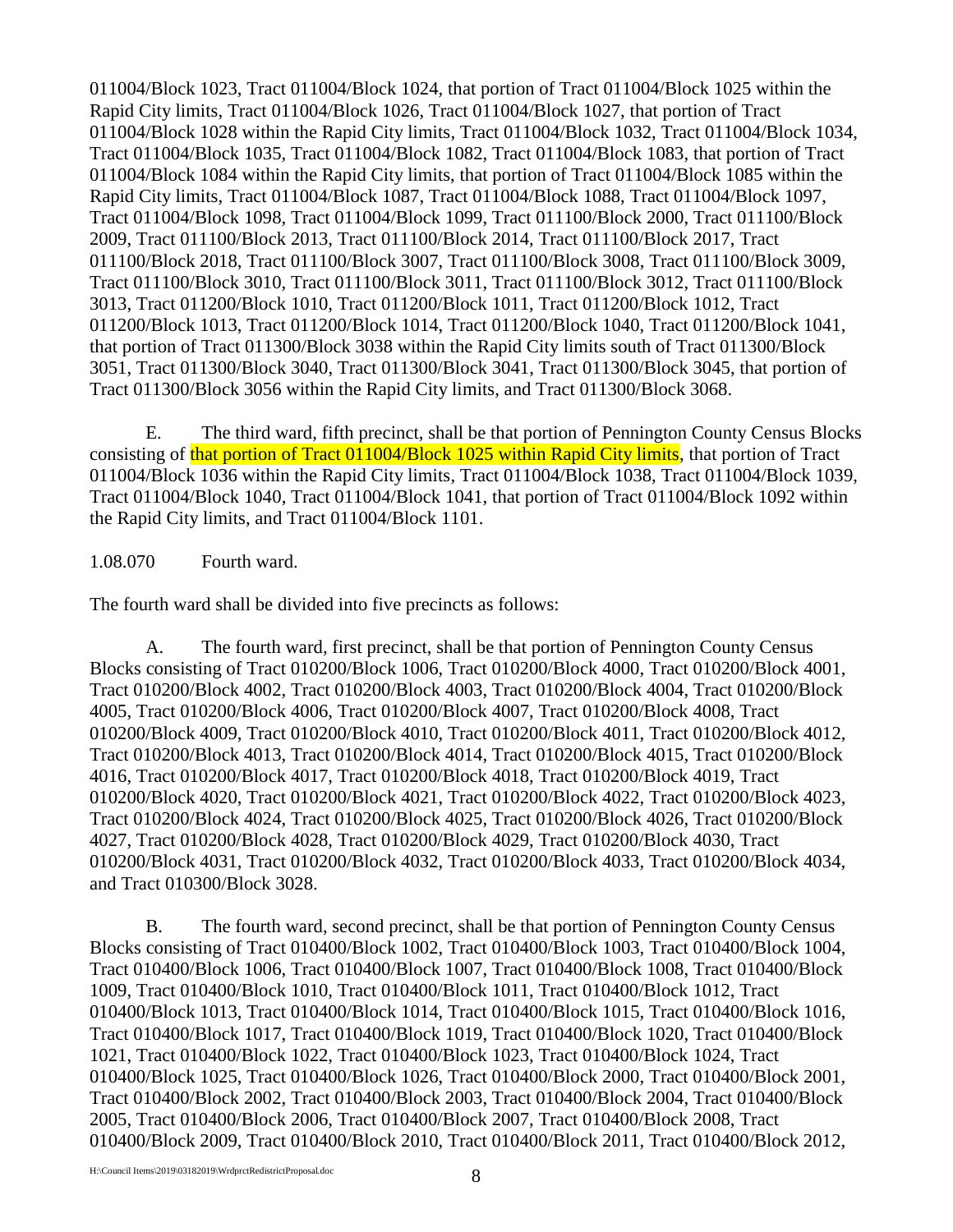Tract 010400/Block 2013, Tract 010400/Block 2014, Tract 010400/Block 2015, Tract 010400/Block 2016, Tract 010400/Block 2017, Tract 010400/Block 2018, Tract 010400/Block 2019, Tract 010400/Block 2020, Tract 010400/Block 2021, Tract 010400/Block 3000, Tract 010400/Block 3001, Tract 010400/Block 3002, Tract 010400/Block 3003, Tract 010400/Block 3004, Tract 010400/Block 3005, Tract 010400/Block 3006, Tract 010400/Block 3007, Tract 010400/Block 3008, Tract 010400/Block 3009, Tract 010400/Block 3010, Tract 010400/Block 3011, Tract 010400/Block 3012, Tract 010400/Block 3015, Tract 010400/Block 3016, Tract 010400/Block 3017, Tract 010400/Block 3018, Tract 010400/Block 3019, Tract 010400/Block 3020, Tract 010400/Block 3023, Tract 010400/Block 3024, Tract 010500/Block 4000, Tract 010500/Block 4001, Tract 010500/Block 4002, Tract 010500/Block 4003, Tract 010500/Block 4004, Tract 010500/Block 4006, Tract 010500/Block 4007, Tract 010500/Block 4008, Tract 010500/Block 4009, Tract 010500/Block 4010, Tract 010500/Block 4015, Tract 010500/Block 4016, Tract 010500/Block 4017, and Tract 010500/Block 4018,

C. The fourth ward, third precinct, shall be that portion of Pennington County Census Blocks consisting of Tract 011400/Block 3001, Tract 011400/Block 3003, that portion of Tract 011400/Block 3005 within the Rapid City limits, that portion of Tract 011400/Block 3006 within the Rapid City limits, that portion of Tract 011400/Block 3007 within the Rapid City limits, that portion of Tract 011400/Block 3079 within the Rapid City limits and within Township 2 North Range 7 East Sections 23 and 24, that portion of Tract 011400/Block 3079 within the Belleview Condominiums and Kateland Subdivisions in Township 2 North Range 7 East Section 13, Tract 011400/Block 3080, Tract 011400/Block 3081, Tract 011400/Block 3082, Tract 011400/Block 3083, Tract 011400/Block 3084, Tract 011400/Block 3085, Tract 011400/Block 3088, Tract 011400/Block 3089, Tract 011400/Block 3091, Tract 011400/Block 3092, Tract 011400/Block 3093, Tract 011400/Block 3096, that portion of Tract 011400/Block 3097 within the Rapid City limits, Tract 011400/Block 3098, Tract 011400/Block 3099, Tract 011400/Block 3100, Tract 011400/Block 3101, Tract 011400/Block 3102, Tract 011400/Block 3103, Tract 011400/Block 3105, Tract 011400/Block 3106, Tract 011400/Block 3107, Tract 011400/Block 3108, Tract 011400/Block 3109, Tract 011400/Block 3110, Tract 011400/Block 3111, Tract 011400/Block 3112, Tract 011400/Block 3113, Tract 011400/Block 3114, Tract 011400/Block 3115, Tract 011400/Block 3116, that portion of Tract 011400/Block 3117 within the Rapid City limits, Tract 011400/Block 3118, Tract 011400/Block 3122, Tract 011400/Block 3123, Tract 011400/Block 3124, Tract 011400/Block 3125, and Tract 011400/Block 3130.

D. The fourth ward, fourth precinct, shall be that portion of Pennington County Census Blocks consisting of Tract 010200/Block 3000, Tract 010200/Block 3001, Tract 010200/Block 3002, Tract 010200/Block 3003, Tract 010200/Block 3004, Tract 010200/Block 3005, Tract 010200/Block 3006, Tract 010200/Block 3007, Tract 010200/Block 3008, Tract 010200/Block 3009, Tract 010200/Block 3010, Tract 010200/Block 3011, Tract 010200/Block 3012, Tract 010200/Block 3013, Tract 010200/Block 3014, Tract 010200/Block 3015, Tract 010200/Block 3016, Tract 010200/Block 3017, Tract 010200/Block 3018, Tract 010200/Block 3019, Tract 010200/Block 3020, Tract 010200/Block 3021, Tract 010200/Block 3022, Tract 010200/Block 5000, Tract 010200/Block 5001, Tract 010200/Block 5002, Tract 010200/Block 5003, Tract 010200/Block 5004, Tract 010200/Block 5005, Tract 010200/Block 5006, Tract 010200/Block 5007, Tract 010200/Block 5008, Tract 010200/Block 5009, Tract 010200/Block 5010, Tract 010200/Block 5011, Tract 010200/Block 5012, Tract 010200/Block 5013, Tract 010300/Block 1000, Tract 010300/Block 1001, Tract 010300/Block 1002, Tract 010300/Block 1003, Tract 010300/Block 1004, Tract 010300/Block 1005, Tract 010300/Block 1006, Tract 010300/Block 1007, Tract 010300/Block 1008, Tract 010300/Block 1009, Tract 010300/Block 1010, Tract 010300/Block 1011, Tract 010300/Block 1012, Tract 010300/Block 1013, Tract 010300/Block 1014, Tract 010300/Block 1015, Tract 010300/Block 1016, Tract 010300/Block 1017, Tract 010300/Block 2000, Tract 010300/Block 2001, Tract 010300/Block 2002,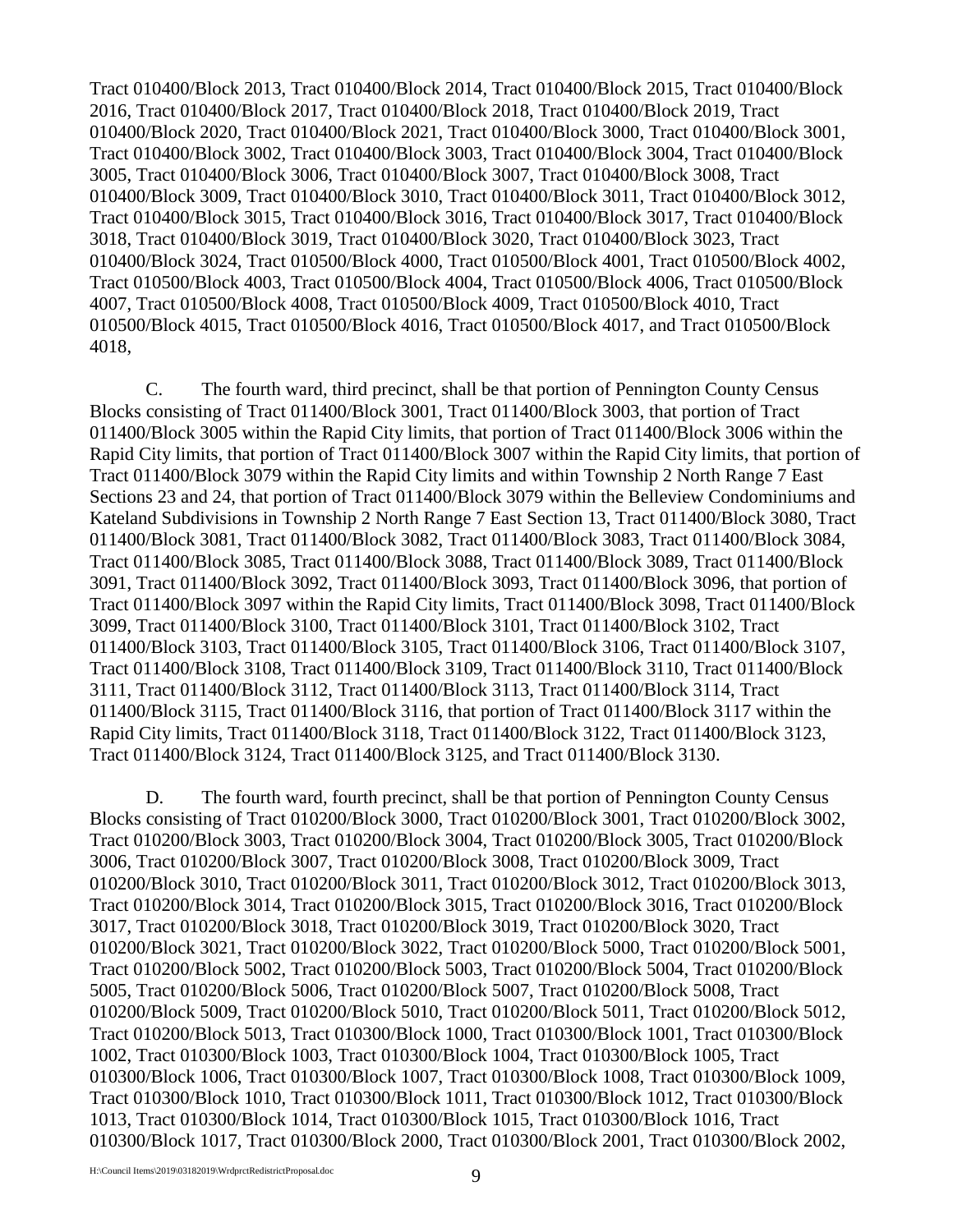Tract 010300/Block 2003, Tract 010300/Block 2004, Tract 010300/Block 2005, Tract 010300/Block 2006, Tract 010300/Block 2007, and Tract 010300/Block 2008.

E. The fourth ward, fifth precinct, shall be that portion of Pennington County Census Blocks consisting of Tract 011400/Block 2009, Tract 011400/Block 2010, Tract 011400/Block 2011, Tract 011400/Block 2013, Tract 011400/Block 2014, Tract 011400/Block 2015, Tract 011400/Block 2016, Tract 011400/Block 2017, Tract 011400/Block 2018, Tract 011400/Block 2019, Tract 011400/Block 2020, Tract 011400/Block 2021, Tract 011400/Block 2022, that portion of Tract 011400/Block 2023 within the Rapid City limits, Tract 011400/Block 2024, Tract 011400/Block 2025, Tract 011400/Block 2026, Tract 011400/Block 2029, Tract 011400/Block 2030, Tract 011400/Block 2033, Tract 011400/Block 2057, Tract 011400/Block 2058, Tract 011400/Block 2059, Tract 011400/Block 2060, Tract 011400/Block 2061, Tract 011400/Block 2062, Tract 011400/Block 2063, Tract 011400/Block 2064, and Tract 011400/Block 2066, that portion of Tract 011400/Block 3079 within the Rapid City limits and within Township 2 North Range 7 East Sections 13 and 14 excluding that portion of Tract 011400/Block 3079 within the Belleview Condominiums and Kateland Subdivisions, Tract 011400/Block 3086, Tract 011400/Block 3087, that portion of Tract 011400/Block 3090 within the Rapid City limits, Tract 011400/Block 3094, and Tract 011400/Block 3095.

1.08.080 Fifth ward.

The fifth ward shall be divided into five precincts as follows:

A. The fifth ward, first precinct, shall be that portion of Pennington County Census Blocks consisting of Tract 010300/Block 3000, Tract 010300/Block 3001, Tract 010300/Block 3002, Tract 010300/Block 3003, Tract 010300/Block 3004, Tract 010300/Block 3005, Tract 010300/Block 3006, Tract 010300/Block 3007, Tract 010300/Block 3008, Tract 010300/Block 3009, Tract 010300/Block 3010, Tract 010300/Block 3011, Tract 010300/Block 3012, Tract 010300/Block 3014, Tract 010300/Block 3015, Tract 010300/Block 3016, Tract 010300/Block 3017, Tract 010300/Block 3018, Tract 010300/Block 3019, Tract 010300/Block 3020, Tract 010300/Block 3021, Tract 010300/Block 3022, Tract 010300/Block 3023, Tract 010300/Block 3024, Tract 010300/Block 3025, Tract 010300/Block 3026, Tract 010300/Block 3032, Tract 010300/Block 3033, Tract 010300/Block 3034, Tract 010300/Block 3035, Tract 010300/Block 3036, that portion of Tract 011400/Block 3029 within the Rapid City limits, Tract 011400/Block 3034, Tract 011400/Block 3035, Tract 011400/Block 3036, Tract 011400/Block 3037, Tract 011400/Block 3045, Tract 011400/Block 3046, Tract 011400/Block 3047, Tract 011400/Block 3048, Tract 011400/Block 3049, Tract 011400/Block 3050, that portion of Tract 011400/Block 3051 within the Rapid City limits, that portion of Tract 011400/Block 3052 within the Rapid City limits, Tract 011400/Block 3057, Tract 011400/Block 3061, Tract 011400/Block 3062, Tract 011400/Block 3063, Tract 011400/Block 3064, Tract 011400/Block 3065,Tract 011400/Block 3066, Tract 011400/Block 3068, Tract 011400/Block 3069, Tract 011400/Block 3070, Tract 011400/Block 3071, Tract 011400/Block 3072, Tract 011400/Block 3073, Tract 011400/Block 3074, Tract 011400/Block 3075, Tract 011400/Block 3076, and Tract 011400/Block 3104.

B. The fifth ward, second precinct, shall be that portion of Pennington County Census Blocks consisting of Tract 011100/Block 1000, Tract 011100/Block 1001, Tract 011100/Block 1002, Tract 011100/Block 1003, Tract 011100/Block 1004, Tract 011100/Block 1005, Tract 011100/Block 1006, Tract 011100/Block 1007, Tract 011100/Block 1008, Tract 011100/Block 1009, Tract 011100/Block 1010, Tract 011100/Block 1011, Tract 011100/Block 1012, Tract 011100/Block 1013, Tract 011100/Block 1014, Tract 011100/Block 1015, Tract 011100/Block 2001, Tract 011100/Block 2002, Tract 011100/Block 2003, Tract 011100/Block 2004, Tract 011100/Block 2005, Tract 011100/Block 2006, Tract 011100/Block 2007, Tract 011100/Block 2008, Tract 011100/Block 2010,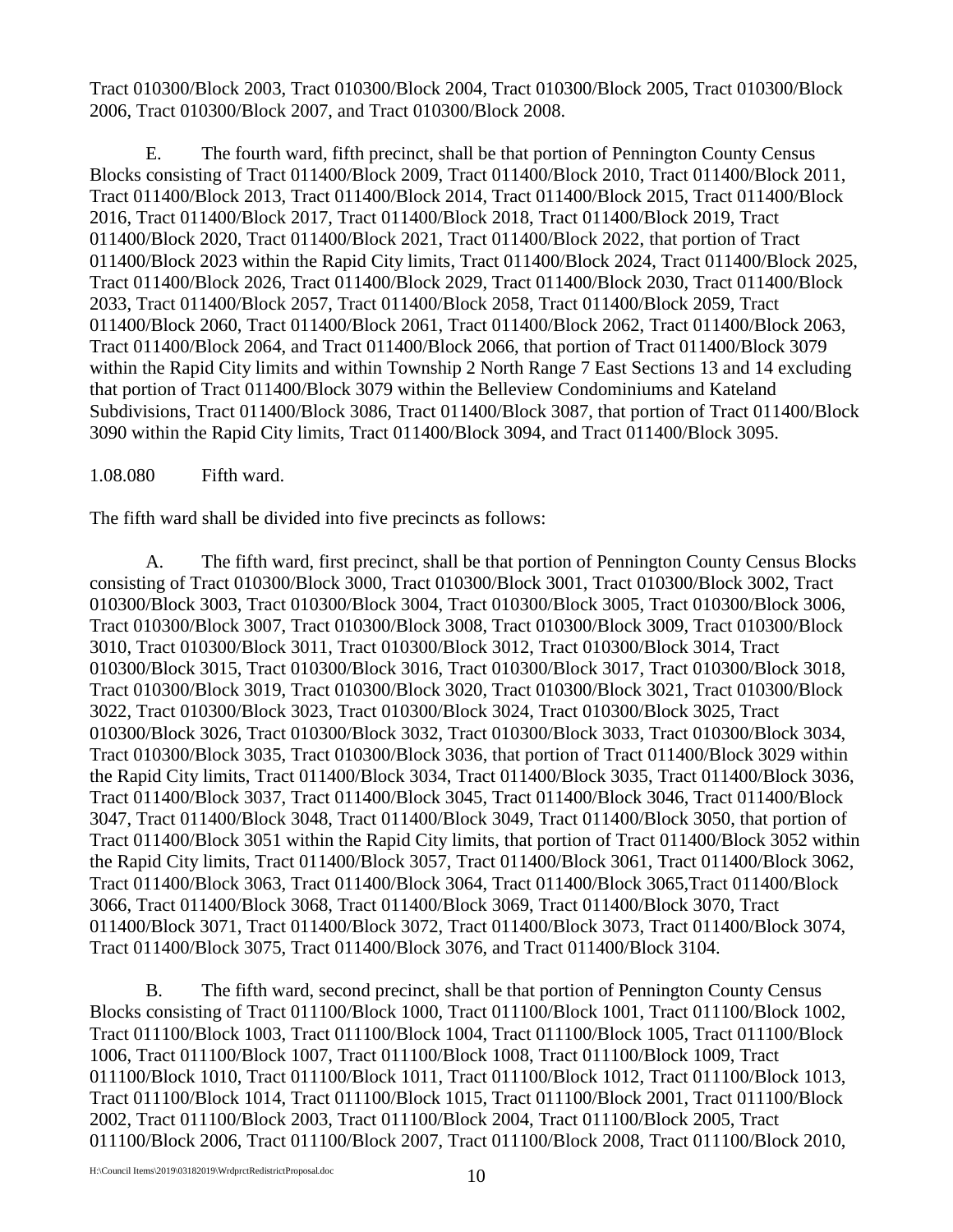Tract 011100/Block 2011, Tract 011100/Block 2012, Tract 011100/Block 2015, Tract 011100/Block 2016, Tract 011100/Block 3000, Tract 011100/Block 3001, Tract 011100/Block 3002, Tract 011100/Block 3003, Tract 011100/Block 3004, Tract 011100/Block 3005, Tract 011100/Block 3006, Tract 011200/Block 1001, Tract 011200/Block 1002, Tract 011200/Block 1003, Tract 011200/Block 1004, Tract 011200/Block 1005, Tract 011200/Block 1006, Tract 011200/Block 1007, Tract 011200/Block 1008, Tract 011200/Block 1015, Tract 011200/Block 1016, Tract 011200/Block 1017, Tract 011200/Block 1018, Tract 011200/Block 1019, Tract 011200/Block 1020, Tract 011200/Block 1021, Tract 011200/Block 1022, Tract 011200/Block 1023, Tract 011200/Block 1024, Tract 011200/Block 1025, Tract 011200/Block 1026, Tract 011200/Block 1027, Tract 011200/Block 1028, Tract 011200/Block 1029, Tract 011200/Block 1030, Tract 011200/Block 1031, Tract 011200/Block 1032, Tract 011200/Block 1033, Tract 011200/Block 1034, Tract 011200/Block 1035, Tract 011200/Block 1036, Tract 011200/Block 1037, Tract 011200/Block 1038, Tract 011200/Block 1039, Tract 011200/Block 1042, Tract 011200/Block 1043, Tract 011200/Block 2000, Tract 011200/Block 2001, Tract 011200/Block 2002, Tract 011200/Block 2003, Tract 011200/Block 2004, Tract 011200/Block 2015, Tract 011200/Block 2016, Tract 011200/Block 3000, Tract 011200/Block 3001, Tract 011200/Block 3002, Tract 011200/Block 3010, Tract 011200/Block 3011, Tract 011200/Block 3012, Tract 011200/Block 3013, Tract 011200/Block 3014, Tract 011200/Block 3015, Tract 011200/Block 3016, Tract 011200/Block 3017, Tract 011200/Block 3018, Tract 011200/Block 3019, Tract 011200/Block 3020, that portion of Tract 011300/Block 3038 within the Rapid City limits north and west of Tract011300/Block 3051, that portion of Tract 011300/Block 3048 within the Rapid City limits, Tract 011300/Block 3051, that portion of Tract 011300/Block 3052 within the Rapid City limits, Tract 011300/Block 3055, Tract 011300/Block 3058, Tract 011300/Block 3059, Tract 011300/Block 3060, Tract 011300/Block 3061, Tract 011300/Block 3062, Tract 011400/Block 3058, Tract 011400/Block 3059, Tract 011400/Block 3060, Tract 011400/Block 3077, Tract 011400/Block 3078, and Tract 011400/Block 3119.

C. The fifth ward, third precinct, shall be that portion of Pennington County Census Blocks consisting of that portion of Tract 011200/Block 2005, Tract 011200/Block 2006, Tract 011200/Block 2007, Tract 011200/Block 2008, Tract 011200/Block 2009, Tract 011200/Block 2010, Tract 011200/Block 2011, Tract 011200/Block 2012, Tract 011200/Block 2013, Tract 011200/Block 2014, Tract 011200/Block 3003, Tract 011200/Block 3004, Tract 011200/Block 3005, Tract 011200/Block 3006, Tract 011200/Block 3007, Tract 011200/Block 3008, Tract 011200/Block 3009, Tract 011300/Block 1005 within the Rapid City limits, Tract 011300/Block 1011, Tract 011300/Block 1019, Tract 011300/Block 1020, Tract 011300/Block 1022, Tract 011300/Block 1025, Tract 011300/Block 1029, Tract 011300/Block 1030, Tract 011300/Block 1031, Tract 011300/Block 1032, Tract 011300/Block 1033, Tract 011300/Block 1034, Tract 011300/Block 1035, Tract 011300/Block 1036, Tract 011300/Block 1037, Tract 011300/Block 1038, Tract 011300/Block 1039, Tract 011300/Block 1040, Tract 011300/Block 1041, Tract 011300/Block 1042, Tract 011300/Block 1043, Tract 011300/Block 1044, Tract 011300/Block 1045, Tract 011300/Block 1046, Tract 011300/Block 1047, Tract 011300/Block 1049, that portion of Tract 011300/Block 1050 within the Rapid City limits, Tract 011300/Block 2000, that portion of Tract 011300/Block 2001 within the Rapid City limits, that portion of Tract 011300/Block 2004 within the Rapid City limits, Tract 011300/Block 2005, Tract 011300/Block 2006, Tract 011300/Block 2007, Tract 011300/Block 2008, Tract 011300/Block 2011, Tract 011300/Block 2012, Tract 011300/Block 2013, Tract 011300/Block 2014, Tract 011300/Block 2015, Tract 011300/Block 2016, Tract 011300/Block 2017, Tract 011300/Block 2018, Tract 011300/Block 2019, Tract 011300/Block 2020, Tract 011300/Block 2021, Tract 011300/Block 2022, Tract 011300/Block 2023, Tract 011300/Block 2024, Tract 011300/Block 2025, Tract 011300/Block 2026, Tract 011300/Block 2027, Tract 011300/Block 2028, Tract 011300/Block 2029, Tract 011300/Block 2030, Tract 011300/Block 2031, Tract 011300/Block 2032, Tract 011300/Block 2033, Tract 011300/Block 3053, and that portion of Tract 011300/Block 3054 within the Rapid City limits.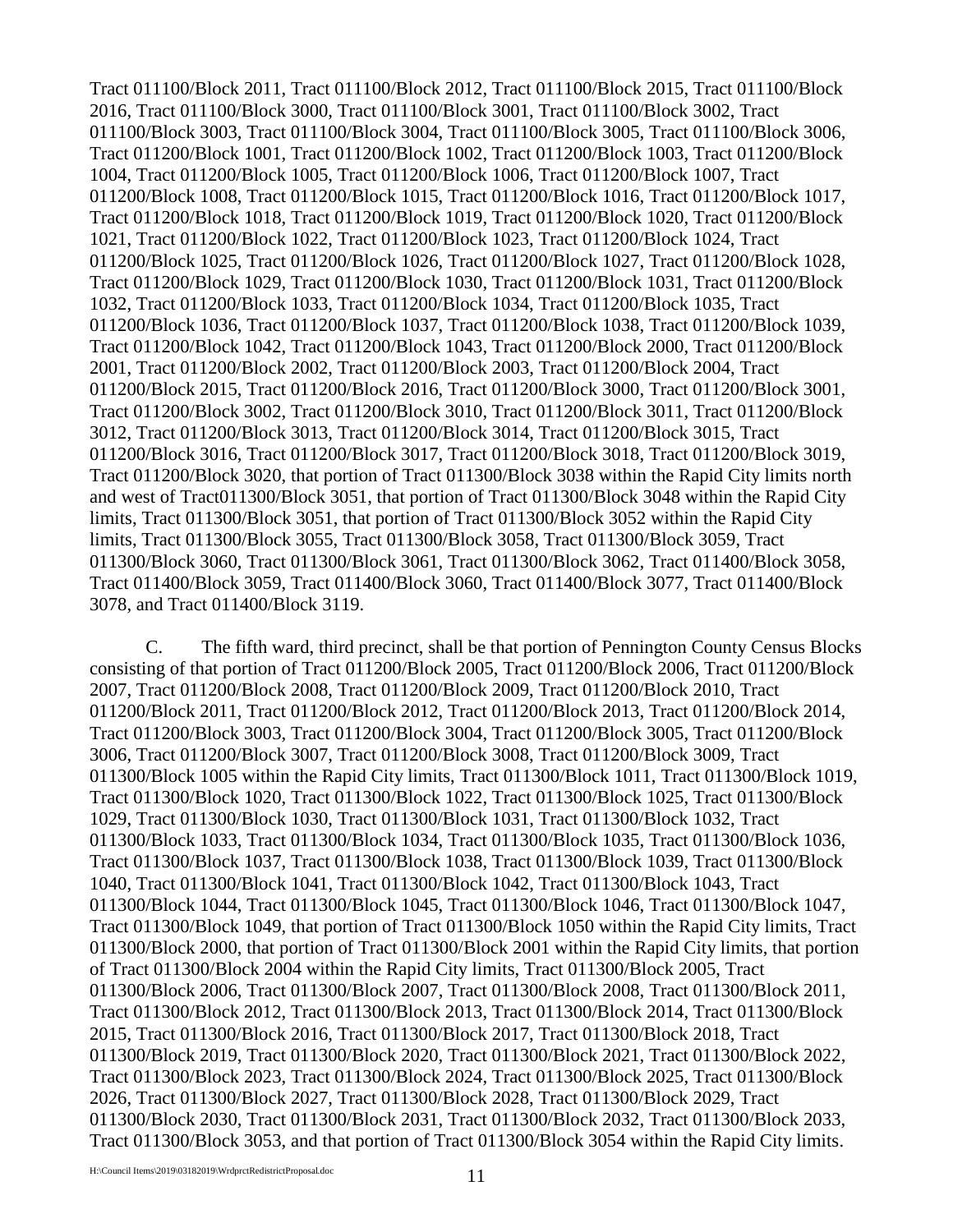D. The fifth ward, fourth precinct, shall be that portion of Pennington County Census Blocks consisting of Tract 010200/Block 1010, Tract 010200/Block 1011, Tract 010200/Block 1012, Tract 010200/Block 1013, Tract 010200/Block 1014, Tract 010200/Block 1015, Tract 010200/Block 1016, Tract 010200/Block 1017, Tract 010200/Block 1018, Tract 010200/Block 1019, Tract 010200/Block 1020, Tract 010200/Block 1021, Tract 010200/Block 1022, Tract 010200/Block 1030, Tract 010200/Block 1031, Tract 010200/Block 1032, Tract 010200/Block 1041, Tract 010200/Block 1042, Tract 010200/Block 1043, Tract 010200/Block 1044, Tract 010200/Block 1045, Tract 010200/Block 1046, Tract 010200/Block 1047, Tract 010200/Block 1050, Tract 010200/Block 1051, Tract 010200/Block 1052, Tract 010200/Block 1053, Tract 010200/Block 1054, Tract 010200/Block 1055, Tract 010200/Block 1056, Tract 010200/Block 1057, Tract 010200/Block 1058, Tract 010200/Block 1059, Tract 010200/Block 1062, Tract 010200/Block 1063, Tract 010200/Block 1064, Tract 010200/Block 1065, Tract 010200/Block 2008, Tract 010200/Block 2009, Tract 010200/Block 2010, Tract 010200/Block 2011, Tract 010200/Block 2025, Tract 010200/Block 2026, Tract 010300/Block 3013, Tract 010300/Block 3029, Tract 010300/Block 3030, Tract 010300/Block 3031, Tract 010800/Block 2000, Tract 010800/Block 2001, Tract 010800/Block 2002, Tract 010800/Block 2003, Tract 010800/Block 2004, Tract 010800/Block 2005, Tract 010800/Block 2006, Tract 010800/Block 2007, Tract 010800/Block 2008, Tract 010800/Block 2009, Tract 010800/Block 2010, Tract 010800/Block 2011, Tract 010800/Block 2012, Tract 010800/Block 2013, Tract 010800/Block 2014, Tract 010800/Block 2015, Tract 010800/Block 2016, Tract 010800/Block 2017, Tract 010800/Block 2018, Tract 010800/Block 2019, Tract 010800/Block 2020, Tract 010800/Block 2021, Tract 010800/Block 2022, Tract 010800/Block 2023, Tract 010800/Block 2024, Tract 010800/Block 2025, Tract 010800/Block 2026, Tract 010800/Block 2027, Tract 010800/Block 2028, Tract 010800/Block 2029, Tract 010800/Block 2030, Tract 010800/Block 2031, Tract 010800/Block 2032, Tract 010800/Block 2033, Tract 010800/Block 2034, Tract 010800/Block 2035, Tract 010800/Block 2036, Tract 010800/Block 2037, Tract 010800/Block 3000, Tract 010800/Block 3001, Tract 010800/Block 3002, Tract 010800/Block 3003, Tract 010800/Block 3004, Tract 010800/Block 3005, Tract 010800/Block 3006, Tract 010800/Block 3007, Tract 010800/Block 3008, Tract 010800/Block 3009, Tract 010800/Block 3010, Tract 010800/Block 3011, Tract 010800/Block 3012, Tract 010800/Block 3013, Tract 010800/Block 3014, Tract 010800/Block 3015, Tract 010800/Block 3016, Tract 010800/Block 3017, Tract 010800/Block 3018, Tract 010800/Block 3019, Tract 010800/Block 3020, Tract 010800/Block 3021, Tract 010800/Block 3022, Tract 010800/Block 3023, Tract 010800/Block 3024, Tract 010800/Block 3025, Tract 010800/Block 3027, Tract 010905/Block 1025, Tract 011001/Block 1000, Tract 011001/Block 1001, Tract 011200/Block 1000, Tract 011200/Block 1009, Tract 011400/Block 3067, Tract 011400/Block 3120, and Tract 011400/Block 3121.

E. The fifth ward, fifth precinct, shall be that portion of Pennington County Census Blocks consisting of that portion of Tract 011300/Block 1014 within the Rapid City limits, Tract 011300/Block 1016, Tract 011300/Block 1017, Tract 011300/Block 1018, Tract 011300/Block 1021, Tract 011300/Block 1023, Tract 011300/Block 1024, Tract 011300/Block 1026, Tract 011300/Block 1027, Tract 011300/Block 1028, Tract 011300/Block 1048, Tract 011400/Block 3032, Tract 011400/Block 3033, Tract 011400/Block 3032, Tract 011400/Block 3033, that portion of Tract 011400/Block 3038 within the Rapid City limits, Tract 011400/Block 3039, Tract 011400/Block 3040, Tract 011400/Block 3041, Tract 011400/Block 3042, Tract 011400/Block 3043, Tract 011400/Block 3044, and Tract 011400/Block 3132.

#### CITY OF RAPID CITY

\_\_\_\_\_\_\_\_\_\_\_\_\_\_\_\_\_\_\_\_\_\_\_\_\_\_\_\_\_\_

Mayor